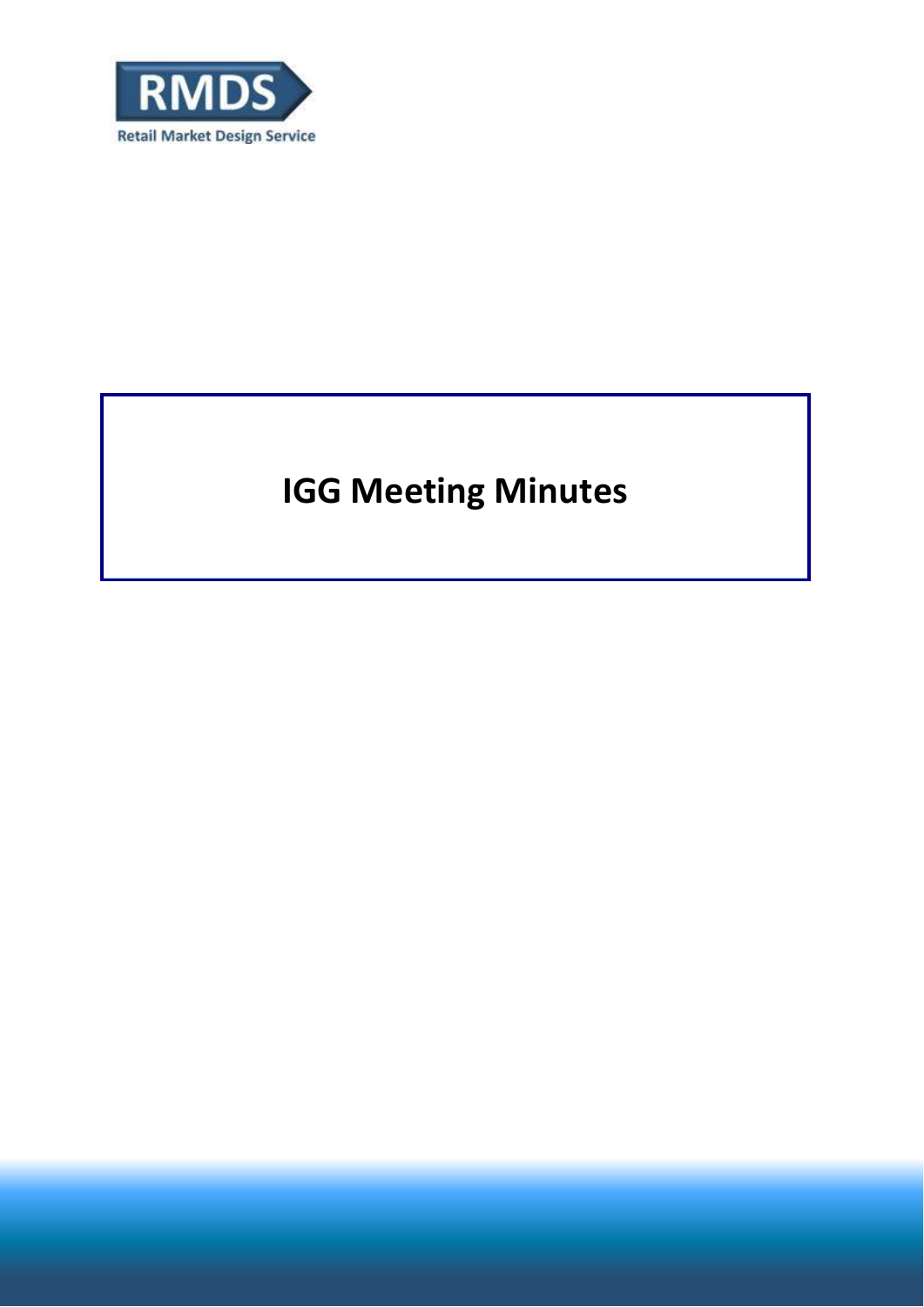

| Date:                           | 13th January 2021                                                   | <b>Time &amp; Location</b> | 13:30 Conference Call |  |  |  |  |
|---------------------------------|---------------------------------------------------------------------|----------------------------|-----------------------|--|--|--|--|
| <b>Chair:</b>                   | Lisa Fahy, CRU                                                      |                            |                       |  |  |  |  |
| <b>Attendees:</b>               | <b>Name</b>                                                         | <b>Location</b>            |                       |  |  |  |  |
|                                 | Lindsay Sharpe, Alice Mooney                                        | <b>RMDS</b>                |                       |  |  |  |  |
|                                 | Oisin O'Sullivan                                                    | <b>CRU</b>                 |                       |  |  |  |  |
|                                 | John Bracken, Alan Keegan, Siobhan Melvin,<br><b>Catherine Leen</b> | <b>ESBN</b>                |                       |  |  |  |  |
|                                 | Jim Long                                                            | <b>MRSO</b>                |                       |  |  |  |  |
|                                 | Sarah Fuller, Simon Fox-Mella                                       | Gemserv                    |                       |  |  |  |  |
|                                 | Dan Michalowski                                                     | <b>Glow Power</b>          |                       |  |  |  |  |
|                                 | <b>Andrew McKinnon</b>                                              | <b>Flogas</b>              |                       |  |  |  |  |
|                                 | <b>Christina Curela</b>                                             | <b>SSE Airtricity</b>      |                       |  |  |  |  |
|                                 | <b>Eoin McGurk</b>                                                  | <b>BGE</b>                 |                       |  |  |  |  |
|                                 | Antoin O'Lachtnain                                                  | Pinergy                    |                       |  |  |  |  |
|                                 | Patricia Ventura, Jessica Gregory                                   | <b>Community Power</b>     |                       |  |  |  |  |
|                                 | <b>Mark Phelan</b>                                                  | <b>Electric Ireland</b>    |                       |  |  |  |  |
|                                 | Patricia Ventura, Jessica Gregory                                   | Iberdrola                  |                       |  |  |  |  |
|                                 | <b>Megan Nolan</b>                                                  | <b>Naturgy</b>             |                       |  |  |  |  |
|                                 | <b>Lesley Robinson</b>                                              | <b>Bright</b>              |                       |  |  |  |  |
| <b>Apologies:</b>               |                                                                     |                            |                       |  |  |  |  |
| <b>Version</b><br><b>Number</b> | 1.0                                                                 |                            |                       |  |  |  |  |
| <b>Status</b>                   |                                                                     |                            |                       |  |  |  |  |

| Agenda: |                                                            |
|---------|------------------------------------------------------------|
| 1.      | General                                                    |
| 2.      | <b>Actions from Previous IGGs/Conference Calls</b>         |
| 3.      | <b>New IGG Actions</b>                                     |
| 4.      | <b>CRU Update</b>                                          |
| 5.      | <b>De-harmonisation Update</b>                             |
| 6.      | <b>Retail Market Design Update</b>                         |
| 7.      | <b>MRSO Update</b>                                         |
| 8.      | <b>ESBN Update</b>                                         |
| 9.      | <b>Gemserv Update</b>                                      |
| 10.     | Notice Board Planned Maintenance, Reminders from IGG, etc. |
| 11.     | <b>AOB</b>                                                 |

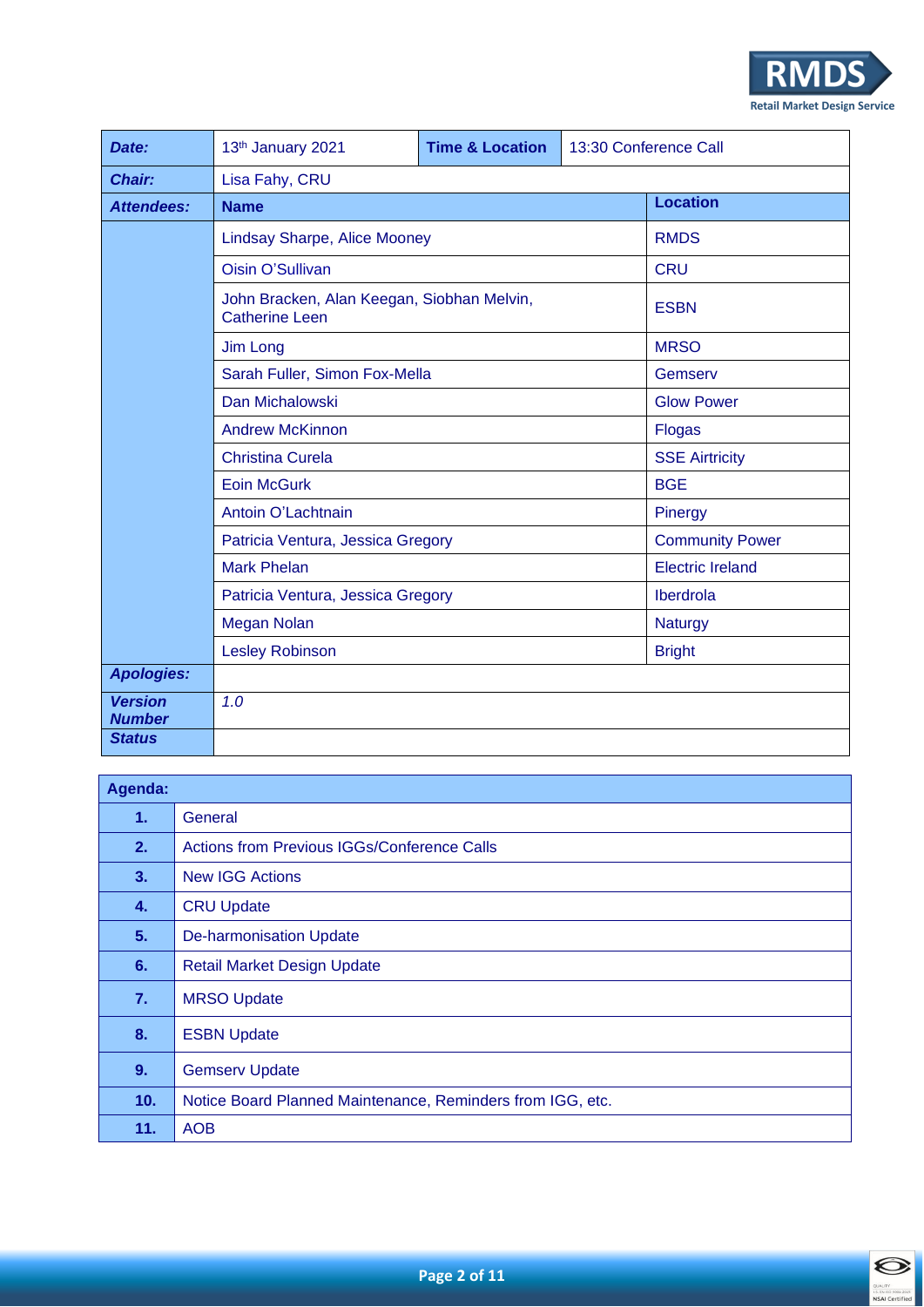

## **1 – General**

L Fahy enquired if everyone was happy to sign off on v1.0 of the Conference Call minutes on  $2^{nd}$  December 2020.

## **Minutes Approved.**

L Sharpe reported that an additional link was included in the conference call details that were issued to MPs for this meeting. The slides are being shared on screen if MPs wish to log into the SKYPE link.

## **2. Actions – Previous Conference Call & IGG**

L Sharpe provided the Action Item Update.

No IGG actions were closed since the last IGG Meeting (not including this current IGG meeting).

1 IGG action has been carried forward.

A Keegan reported that there was an action back in December to try to get a date for a Revenue Protection Workshop. That is still on ESBN's radar and it will try to find a suitable date for the workshop to happen.

## **Action Items**

| 1141                               | Comms Technically Feasible (CTF) - Suppliers to respond to ESBN via RMDS with<br>an email address to use for receiving the CTF file                                                                                                                                                                                                                                                                                            |                                         |                                    |                             |  |  |
|------------------------------------|--------------------------------------------------------------------------------------------------------------------------------------------------------------------------------------------------------------------------------------------------------------------------------------------------------------------------------------------------------------------------------------------------------------------------------|-----------------------------------------|------------------------------------|-----------------------------|--|--|
| <b>Update for</b><br><b>IGG</b>    | • L Sharpe reported that as part of the v13.00.00 Go live and Smart Data Services,<br>ESBN will issue a CTF File to Suppliers. Rather than it being sent to the IGG List,<br>ESBN is looking for a contact in each organisation if an organisation wishes to receive<br>the file. Suppliers who wish to receive the file should send an email to RMDS with the<br>email address and RMDS will add that onto the CTF file list. |                                         |                                    |                             |  |  |
| <b>Discussion at</b><br><b>IGG</b> | Action to remain open.                                                                                                                                                                                                                                                                                                                                                                                                         |                                         |                                    |                             |  |  |
| <b>Forum Logged:</b><br>CC         |                                                                                                                                                                                                                                                                                                                                                                                                                                | <b>Assigned to:</b><br><b>Suppliers</b> | <b>Status: Action remains Open</b> | <b>Due Date: 03.02.2021</b> |  |  |

# **3. Actions – New IGG Actions**

2 new actions were logged at the IGG.

**New Action Items**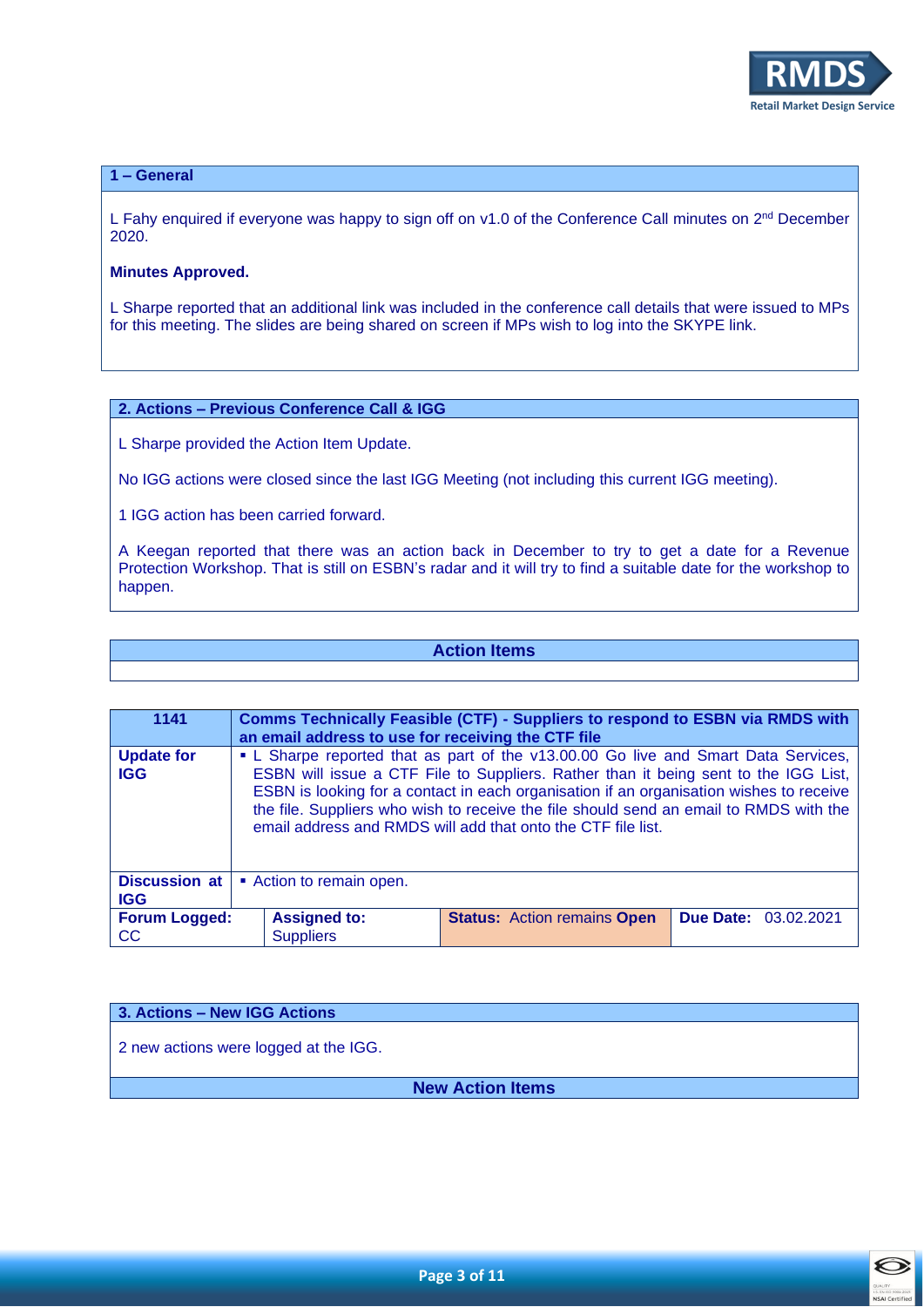

| 1143                        | <b>ESBN MPRN Database - MRSO to provide information on the ESBN's policy on</b><br>updating the MPRN Database with Eircodes. |  |                           |  |  |                         |  |
|-----------------------------|------------------------------------------------------------------------------------------------------------------------------|--|---------------------------|--|--|-------------------------|--|
| <b>Discussion</b><br>at IGG | • See Section 8 ESBN Update for details.                                                                                     |  |                           |  |  |                         |  |
| <b>Forum Logged: IGG</b>    | <b>Assigned to: MRSO</b>                                                                                                     |  | <b>Status: NEW Action</b> |  |  | Due Date:<br>03.02.2021 |  |

| 1144                        | System Separation/Location of ROI TIBCO Hub - ESBN to revert with the technical<br>reasons for not locating the TIBCO Hub in ROI following system separation in<br><b>October</b> |                          |  |                           |  |                                |
|-----------------------------|-----------------------------------------------------------------------------------------------------------------------------------------------------------------------------------|--------------------------|--|---------------------------|--|--------------------------------|
| <b>Discussion</b><br>at IGG | • See Section 11 AOB for details.                                                                                                                                                 |                          |  |                           |  |                                |
| <b>Forum Logged: IGG</b>    |                                                                                                                                                                                   | <b>Assigned to: ESBN</b> |  | <b>Status: NEW Action</b> |  | <b>Due Date:</b><br>03.02.2021 |

## **4. CRU Update**

O O'Sullivan gave the following CRU update:

- Moratorium on Disconnections The moratorium on Disconnections for domestic electricity and Gas Customers is in place and will last for the entirety of Level 5 restrictions.
- IGG Microgeneration CRU has received an update from the Department on the IGG Microgeneration Working Group and Support Scheme. The public consultation is due to open tomorrow 14th January 2021 and will be available on the Department's website. A press release on the matter should be issued today. CRU thanks Suppliers for their feedback on the settlement options they submitted. CRU is considering the feedback internally and will schedule the fourth IGG Microgeneration Working Group Meeting in the coming weeks. CRU wants to review the consultation Paper before scheduling the next meeting.
- Smart PAYG Call for Evidence CRU issued a Call for Evidence on Smart PAYG Policy for consultation until 29th January 2021.
- Admin Sanctions Decision Paper Some Suppliers have responded to CRU's Compliance and Enforcement Team on the Admin Sanctions Decision Paper. The responses are being reviewed internally and Suppliers should expect to see publication on this in the next number of weeks.

A Keegan asked about the Smart PAYG Call for Evidence Policy. If there are changes or tweaks to the policy, will there be in a separate paper or will they be in a Supplier Handbook review, how will it be done?

L Fahy replied that CRU is planning to consider what it receives back and will develop a consultation paper if needed on any new policy items. A lot of the Smart PAYG Policy is already defined. It is more around the Customer interaction and the Customer journey that CRU is looking into at the moment. This is where the Supplier Handbook isn't as clear as other aspects are. That will be the key focus. In order to deliver the change, CRU will have to go through the normal policy process, i.e. consultation, decision and then implement the changes in a Supplier Handbook review. CRU has presented a policy roadmap for Suppliers at the ILG, which she could circulate to this group if it would be helpful. The intent at the moment is to progress possibly two Supplier Handbook reviews this year in order to make the work manageable for everybody. CRU has a whole suite of changes that have to be implemented to ensure CEP compliance, very much Retail market changes that have to be reflected in the Supplier Handbook. CRU will try to do these changes in the first half of this year and whatever comes out of the Smart PAYG development process will be implemented through a second review of the Supplier Handbook in the second half of this year. The intent is to work towards having them all finalised early in the third quarter of the year to give industry certainty as it will be twelve months out then from the next market release. CRU will see what comes back in the Call for evidence to see if a very extensive suite of policy change is required or not.

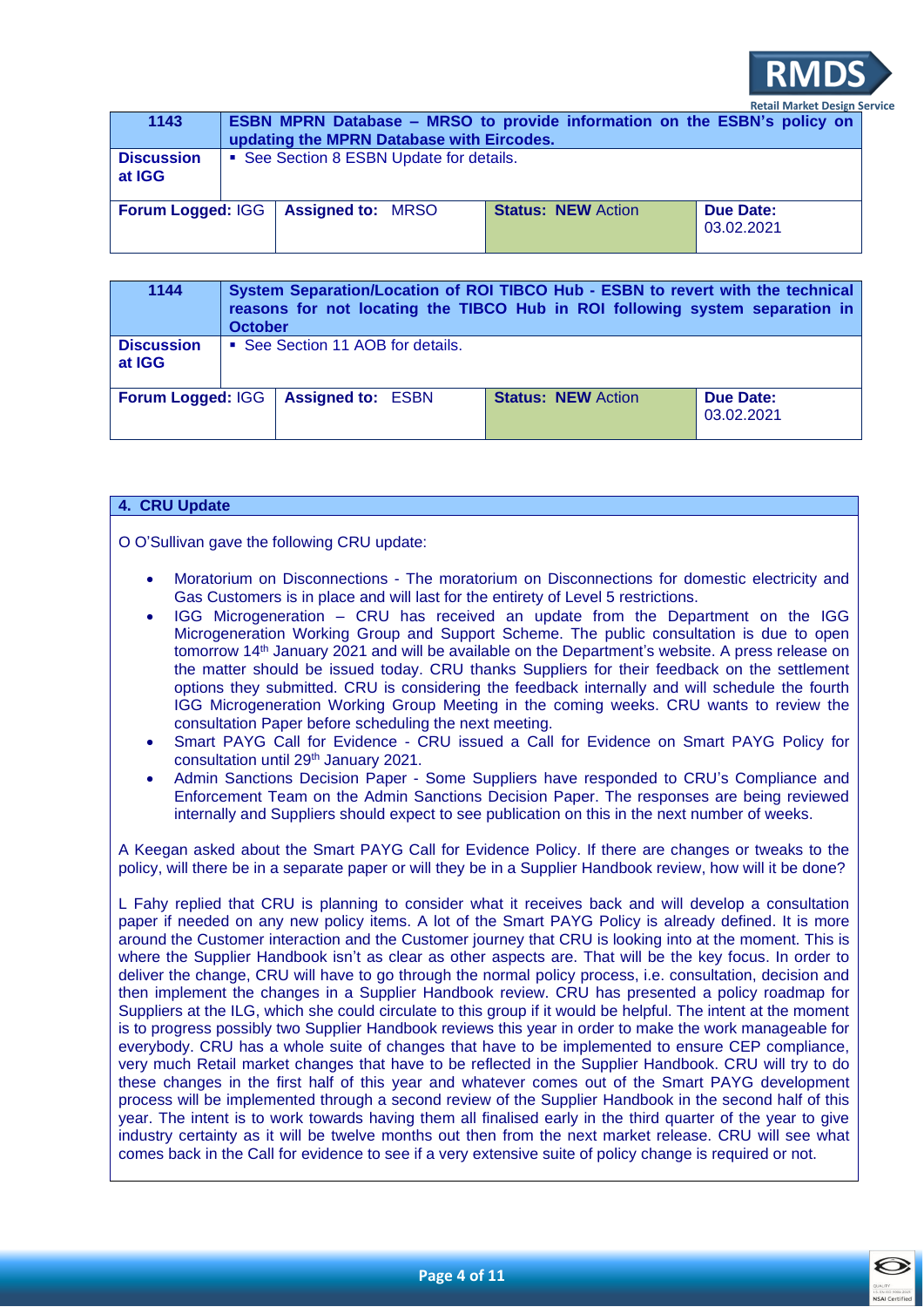

## **5. De-harmonisation Update**

L Fahy reported that there was a very broad discussion on de-harmonisation at the ReMCoWG which preceded this meeting.

A Keegan provided a response on a query raised by A O'Lachtnain at the ReMCoWG on the technical elements of system separation. He reported that there were four options that were put forward for system separation and there is a different approach being taken. In terms of ESBN's ability to move things around with regard to the TIBCO Hub, ESBN is not really taking this into account at the moment. In terms of virtualising the HUB to a Datacentre in Ireland, he can discuss this internally with technical people within ESBN and get back with more detail.

A O'Lachtnain reported that we don't want to be doing this again next year. We now have our certainty in relation to Brexit and data protection and the certainty is there is no certainty. We are bringing the industry into further uncertainty when we have an opportunity to move it out of uncertainty. There are also other problems which are not for this call which would lend itself to that option to certainly evaluate it before we go forward.

J Bracken added that this is something that ESBN is working through. The decision on separation happened at the very tail end of 2020. It has been clarified that it is a NI lead project. We are working towards a very tight timeline to have something completed, delivered and in place by September. The location of the HUB was something of a separate detail which was not really considered for Brexit. Pinergy sent a note on this to ESBN and quite rightly Brexit is a piece of the story on its own. ESBN is looking at this and sees an extension of four to six months for the piece and testing and to actually figure out what we are going to do. He is conscious of keeping both items separate because there are separate drivers behind both. The system separation project has its own unique drivers behind it and Brexit has another set of variables behind it. ESBN is working through it and will keep MPs posted and updated as to what actually happens.

A new action on this matter was logged in AOB.

## **6. Retail Market Design Update**

L Sharpe gave the Retail Market Design Update.

#### **Refer to slides** for full details.

She presented slides on Status and Plan (*This release was also discussed at the ReMCoWG which preceded this forum*).

L Sharpe reported that a communication issued in December about the delay to the V13.00.00 Cutover due to an extension of the IPT window in ROI. The second IPT window started on Monday this week and will continue until Friday 22nd January. IPT2 is on track and is going well and is expected to be finished on time next Friday. Cutover is now scheduled for the weekend of the 12th to 15th February 2021. There are no changes to the MCRs that are included in the scope of the release for February.

## **V13.00.00 Market Release Update**

The updated v13.00.00 Cutover Execution Plan was issued to Market Participants on 18th December 2020.

ReMCoDS will issue the updated v13.00.00 Hypercare Approach on week commencing 18th January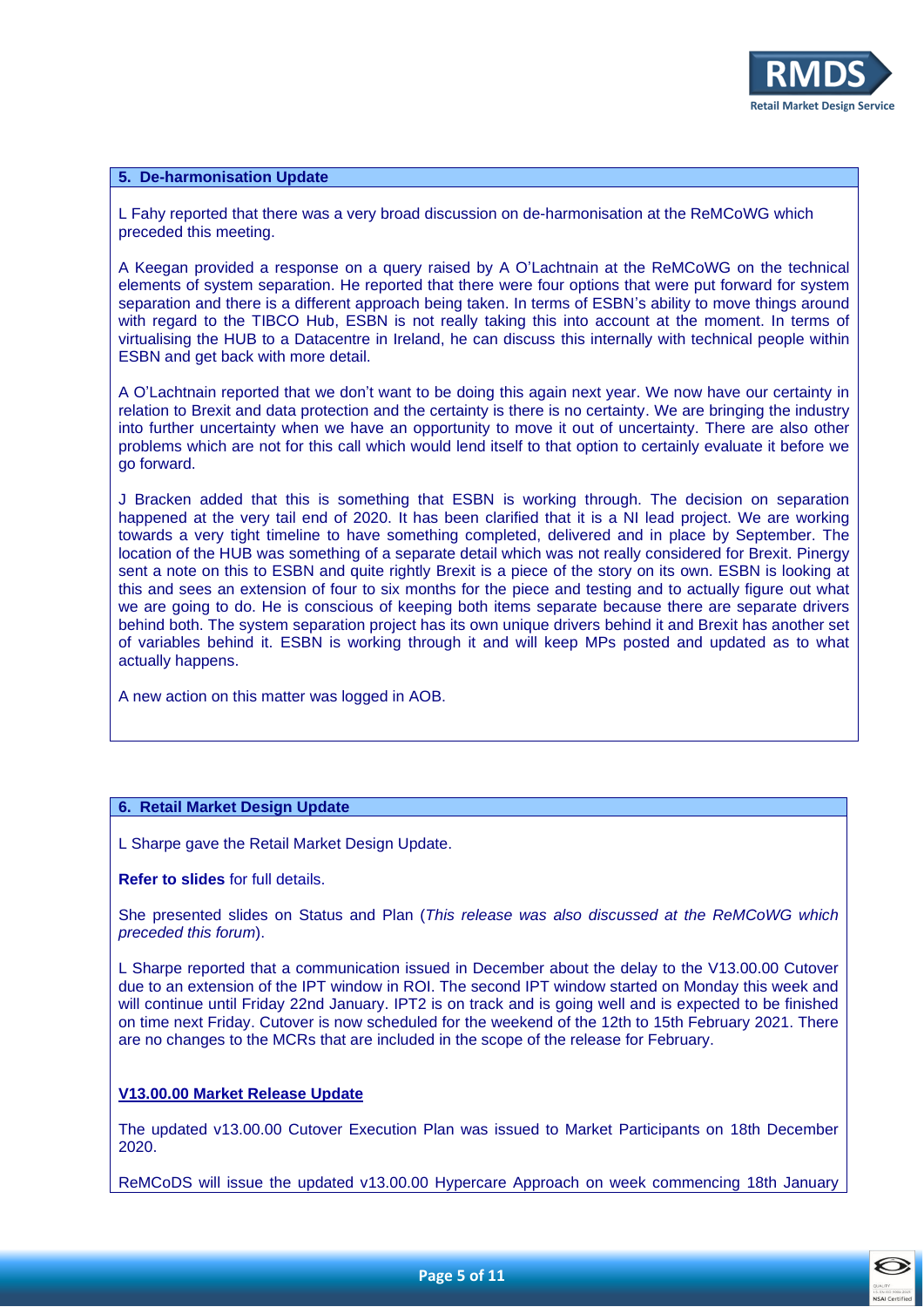

2021. ReMCoDS will issue the Cutover Approach and Cutover Plan for the ROI and Co-ordinated markets as well as information for the transition to v13.00.00 on week commencing 25th January 2021. The date of 28th January 2021 is scheduled and is in the cutover execution plan for a workshop for all MPs ahead of cutover. ReMCoDS will issue a note on this in the coming days.

## **V13.00.00 Market Release Documents**

The market documentation will go live and will be put up on the RMDS website post go live. ReMCoDS will issue an email to MPs once this is done. ReMCoDS will issue a summary of any final amendments, since the last MCR re-versioning activity in September, which will include additional clarifications and some typos when it issues the final draft documentation.

E McGurk enquired if RMDS has a draft of the DRs for phase 2 of the Project.

L Sharpe replied that she has been speaking to ESBN on this matter to get an understanding on timelines as we do need to get that work started for the next schema release which will be in December 2022. We need to do a prioritisation exercise on this to see what the package is going to look like, what DR/MCRs will be looked at including both Smart and non-Smart MCRs in the pot. She will follow up with ESBN in the coming weeks to try get those DRs issued out and approved as MCRs. She will provide an update at the next meeting.

## **WP 0029 – Application of the PSO to Commercial Storage**

L Sharpe gave an update on WP 029.

**Refer to slides** for full details.

MCR1205 was approved by MPs last September in relation to this new working practice. WP 0029 is now live on the RMDS Website underneath the working practices heading **<https://rmdservice.com/working-practices-2/>**

The house load for the commercial storage file will be published in the guidance section of the RMDS website as soon as the information is available. The file will be kept updated with information as and when RMDS receives it and will let MPs know when it will be available on the RMDS Website.

**Refer to slides** for full details.

## **Updates**

## SoLR Review Exercise

The SoLR review has been continuing. The SoLR MPD went live last year. Testing is ongoing and is just being finalised in relation to the new SoLR process.

## Statistics for 2020

Statistics for 2020 - the following statistics are now available on the RMDS Website on the following link https://rmdservice.com/2021/01/07/rmds-statistics-2020/

- **IGG Actions**
- **Change Requests**
- **New Entrants**
- **Outages**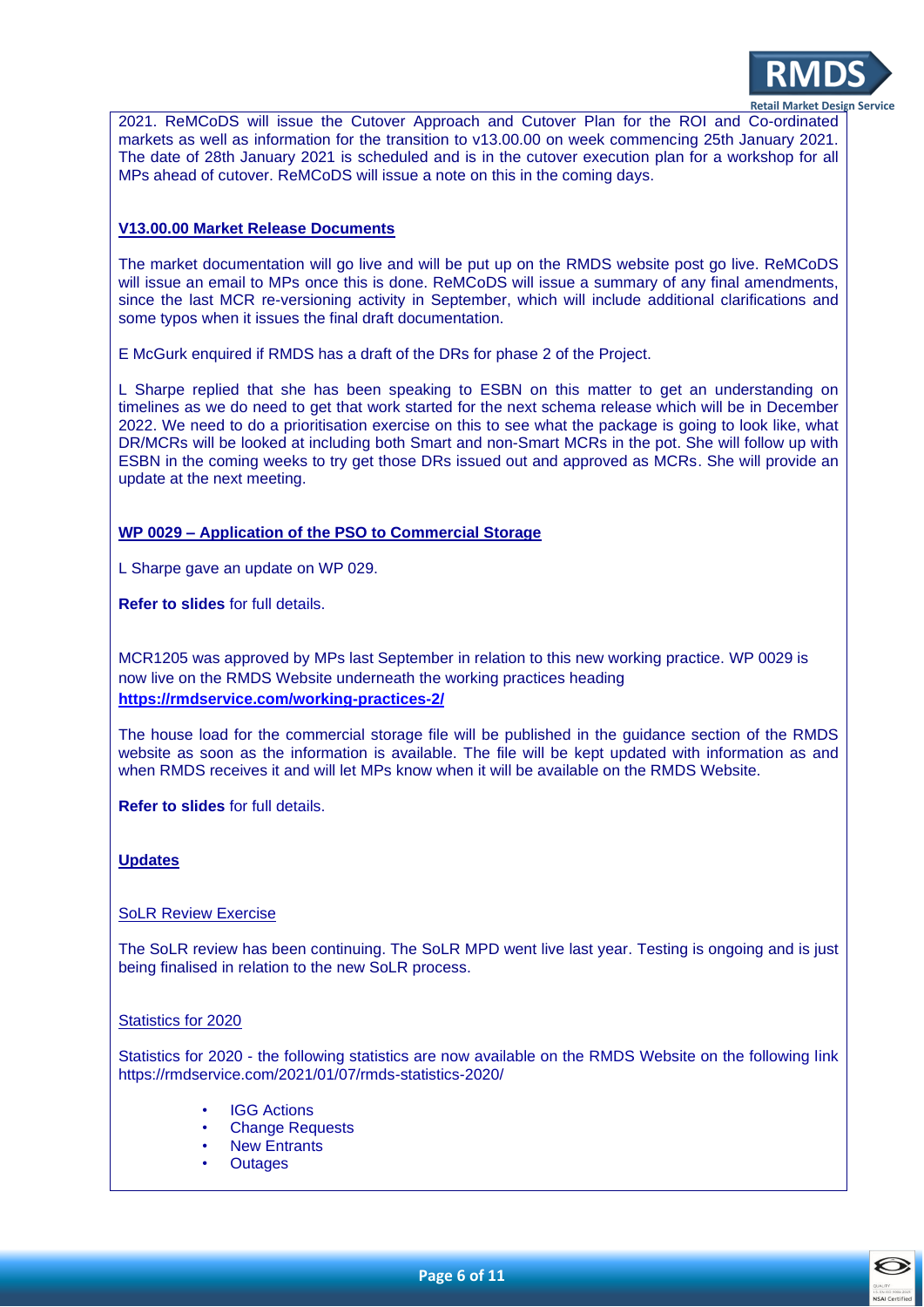

## **7. MRSO Update**

J Long gave the MRSO update.

He presented the abbreviated version of the MRSO Presentation. This version outlines Debt Flagging, Objections and any other key items that have come to light during the month. It now includes the number of Automated Debt Flagging figures (IGG Action 1023). The full standardised slide pack is available under the [Reference Section](https://rmdservice.com/mrso-slides/) on the RMDS Website and provides the status of Change of Supplier related activity in the ROI Market.

**Refer to slides** for full details.

**Eircodes** 

J Long reported that he wants to give a gentle reminder to Suppliers around Eircodes. Some members of the MRSO team have raised a couple of issues with himself. When Suppliers are sending in CoS Market Messages, and the existing Eircode is reflected in the ESBN Extranet, the Eircode should be included on the 010MM in the A1 standard address field. If there isn't an Eircode on the Extranet, and it is a new Eircode that the Supplier has managed to get from a Customer, this information should be included in the A2 field which is the correspondence field on the 010MM. It will help greatly if the Eircode is included as part of MRSO's validation of these Market Messages that come in. Secondly, the new Eircode will allow ESBN to develop its own Eircode database. The more information that ESBN has in its system the better all around.

J Gregory asked if an ESBN address doesn't have an Eircode and a Supplier has an Eircode available, they will send that through on the A2 field? Does that mean that MRSO will be updating the MPRN address with the new Eircode and the Supplier will then get an updated MPRN address down the line, is that the proposal?

J Long replied no, that is not the case. It is more helpful for the validation of these market messages that are coming into MRSO. If the Eircode is not located on the A1 standard address field which comes in on the 010MM, it defaults as a work order for MRSO. MRSO then needs to look at that before it can move the Market Message on as part of the workflow. If Eircodes are available that are existing Suppliers should include it on the 010MM on the A2 standard address field and if not, if they could add it into the A2 field. MRSO can reflect that on the Extranet site.

J Gregory added that in order to reflect it on the Extranet site, you have to update the MPRN address then. It would be really useful to know the overall policy of updating the ESBN core MPRN Database. It was suggested a few years back to improve the MPRN address base and add those Eircodes to ESBN's database. Suppliers are dealing with customers every day. It would be very useful to understand the plans around it and how ESBN plans on improving the database overtime.

J Long replied that he will take this request as an action.

A new Action was logged: **Action 1043: ESBN MPRN Database – MRSO to provide information on the ESBN's policy on updating the MPRN Database with Eircodes**.

**Following the Meeting, MRSO provided the following update:** *(On further investigation the correct procedure for Suppliers to include a new Eircode for a customer is to use the 013 MM after the site has moved, this will ensure that Meter Point Address will be updated with the Eircode and not the A2 field as previously stated).* 

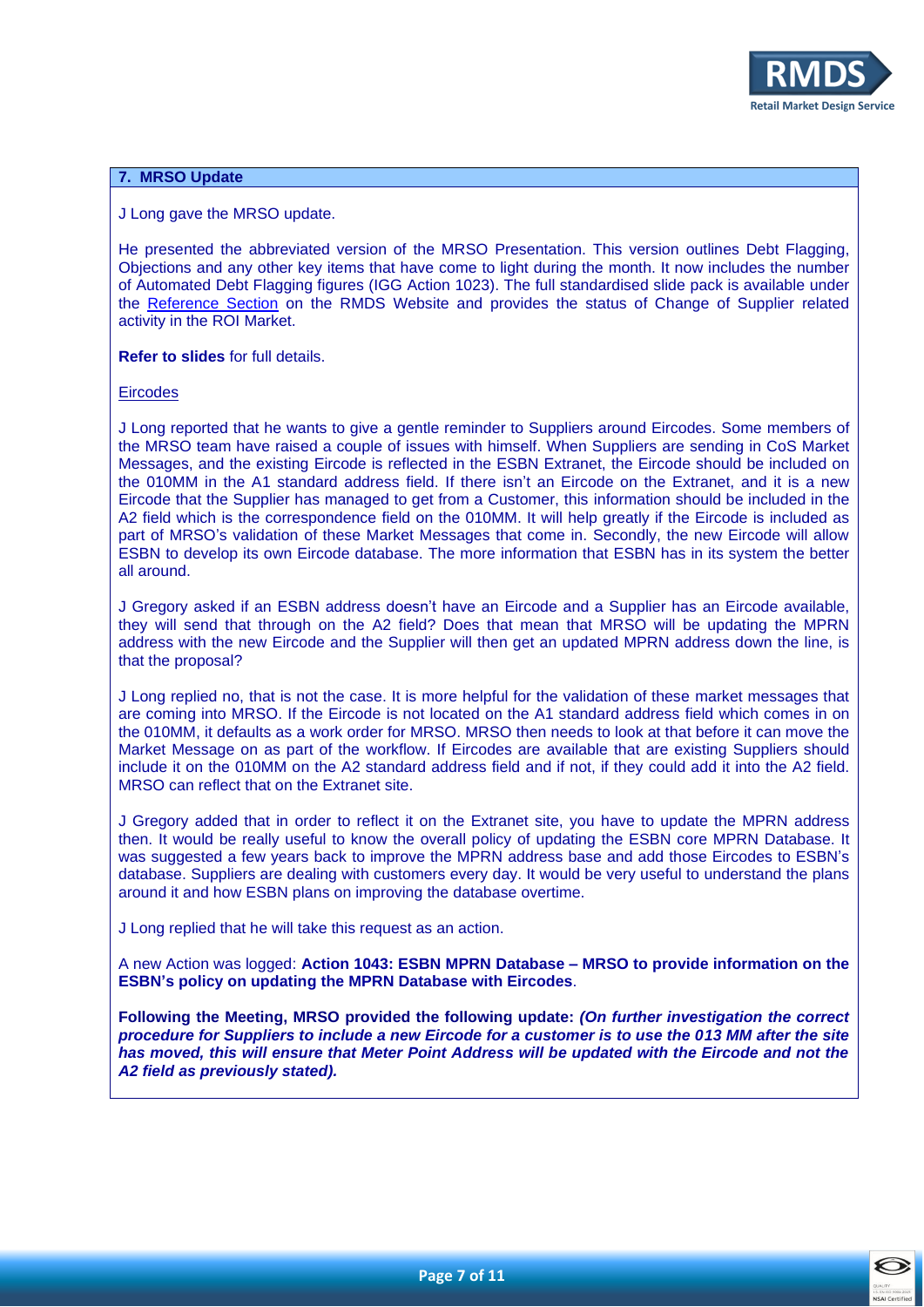

## **8. ESB Networks Update**

A Keegan & C Leen gave the ESBN Update.

**Refer to slides** for full details.

Retail Market Landscape 2021-2024

A Keegan reported that ESBN presented this slide at the last IGG Microgeneration Working Group. As it is the first meeting of the year, it gives everyone an idea for the work program for the next few years. It won't capture everything and there is a lot of policy work going on and a lot of work for Supplier themselves.

#### ESBN Covid-19 Activity Plan

A Keegan reported that ESBN issued out its updated activity plan last week in line with the Government Level 5 plan. ESBN has received a few questions in from Suppliers on it. He thanked Suppliers for taking the time to get back to ESBN on this. ESBN's priority at this time is very much the safety of its customers and staff. Indoor and outdoor meter reading has been paused for the moment. ESBN is continuing to read LVMDs to facilitate CoS. This issue came up last spring when we first went into lockdown. ESBN will keep this under review and will continue to monitor the advice and public health guidance.

#### **CSSP**

A Keegan reported that the MPRNs that were in the scheme that ESBN hasn't been able to get readings for yet, they are coming down all the time which is good. ESBN's meter reading team is engaging regularly with Suppliers on this. He reminded Suppliers who are engaging with these customers, it would be great to encourage customer reads and for them to find their way through to ESBN.

E McGurk reported that BGE has gotten a very low rate of response from these. ESBN isn't doing any meter reading at the moment but when it goes back to doing outdoor metering reading, would there be a way to prioritise the customers that were in the scheme?

A Keegan replied that is a very good point. From the figures presented in the slide, they are coming down which is positive. If the pause continues any more into the coming months, which he hopes it won't, ESBN will issue out LTNA letters to those MPRNs. Whether they can be prioritised or not, ESBN can certainly look at this but the figures are coming down.

#### Day & Night Meters

A Keegan reported that ESBN has been made aware of an issue with a small number of Day & Night Meters. There is an investigation ongoing internally on this issue, but he plans to give an update on this matter on the next IGG Conference Call in February.

## V13.00.00 Cutover – Updated Documentation

C Leen reported that as already briefed by L Sharpe, the updated v13.00.00 Cutover Execution Plan was issued to Market Participants on 18<sup>th</sup> December 2020 with the new revised cutover date of weekend 12<sup>th</sup> February 2021. The hypercare approach for the cutover will be issued to MPs week commencing 18<sup>th</sup> January 2021. A cutover workshop will take place on 28th January 2021. The cutover Approach and cutover plan for ROI and the co-ordinated cutover plan will be issued on week commencing 25<sup>th</sup> January 2021, along with information on the transition to v13.00.00 for both ROI and co-ordinated.

A O'Lachtnain asked if the hypercare approach for the cutover that will be issued to MPs on 18<sup>th</sup> January

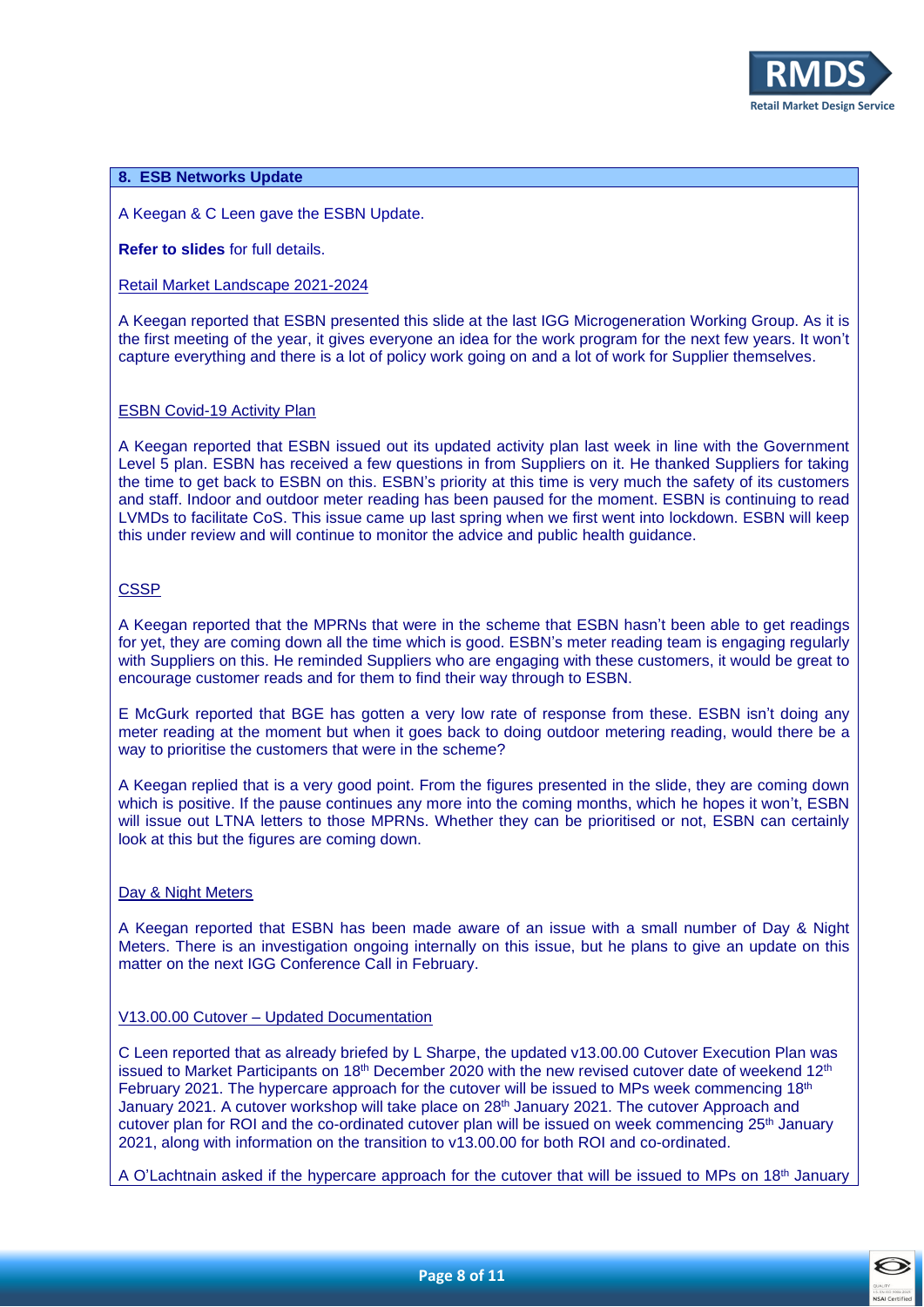

2021 will be a draft hypercare approach or the finalised version? This issue was raised on the IPT call by BGE so maybe we will discuss this at the IPT call tomorrow.

C Leen replied that it will be the final hypercare approach.

L Sharpe reported that as discussed at the last IPT call, RMDS plans to share a draft version with Suppliers and then a final version is due to issued next week as well. By the end of next week, RMDS hopes to have the final hypercare approach agreed and issued out but there will be steps between then and now to get to an approach that everyone is happy with.

#### Comms Technically Feasible (CTF)

C Leen reported that as communicated in the v13.00.00 Cutover Approach via ReMCoDS, an MPRN level CTF file will be issued to MPs as part of cutover. A single file will be generated and issued to all MPs on 25<sup>th</sup> February 2021 via a dedicated Email Distribution list, once the Smart Meter Data Sync has completed and scheduled Meter Reading Orders have been issued for that day. MPs are reminded that they are requested to sign up to the Email Distribution list via RMDS in advance of Cutover commencing on Friday 12th February 2021 in order to receive the list of MPRN's**.** The sample CTF MPRN level file was shared with MPs on 11<sup>th</sup> November 2020. The CTF high level breakdown was shared on 11<sup>th</sup> December 2020. There are no plans to issue an updated CTF high level breakdown before the v13.00.00 release.

J Gregory reported that Suppliers need confirmation if there is a change in the CTF values. This has been requested already at the ILG, but it is worth having it here as an item. Suppliers need to get an aggregate view of the changes to the CTF values and this will also be useful for the Smart PAYG before cutover as well. Suppliers would like to see the movement between the CTFs for the previous six months which will inform a lot of their backend considerations.

C Leen replied that she will bring this back to the project for see how ESBN can share this information with Suppliers. Her understanding is that it is quite static and there isn't much movement in the short term.

## Access Agreement

C Leen reported that the final version of the Access Agreement was issued to MPs on 21<sup>st</sup> October 2020, to be signed and returned to RMDS by 30<sup>th</sup> November 2020. The deadline has now passed, and there are still some Access Agreements outstanding. She asked those Suppliers to return the signed documents to RMDS as soon as possible. MPs are advised that the Access Agreement supersedes the existing Extranet Access Agreement. All MPs must return a signed copy of this agreement in order to access the RMP Extranet, SFTS and MPRN Enquiry Web Service.

#### **9. Gemserv Update**

Simon Fox-Mella gave the Gemserv update.

**Refer to slides** for details.

#### **New Entrants**

- 1 Self- Supplier to Small Supplier Requalification completed Process and records review stage.
- 1 Self-Supplier to Small Supplier Requalification in Planning Stage.
- 1 Small to Large Supplier Requalification in Planning Stage.

#### **V13.00.00 Release**

- IPT is underway and will run from  $11<sup>th</sup>$  January to  $25<sup>th</sup>$  January 2021.
- Gemserv will issue the final Report to CRU by 3rd February 2021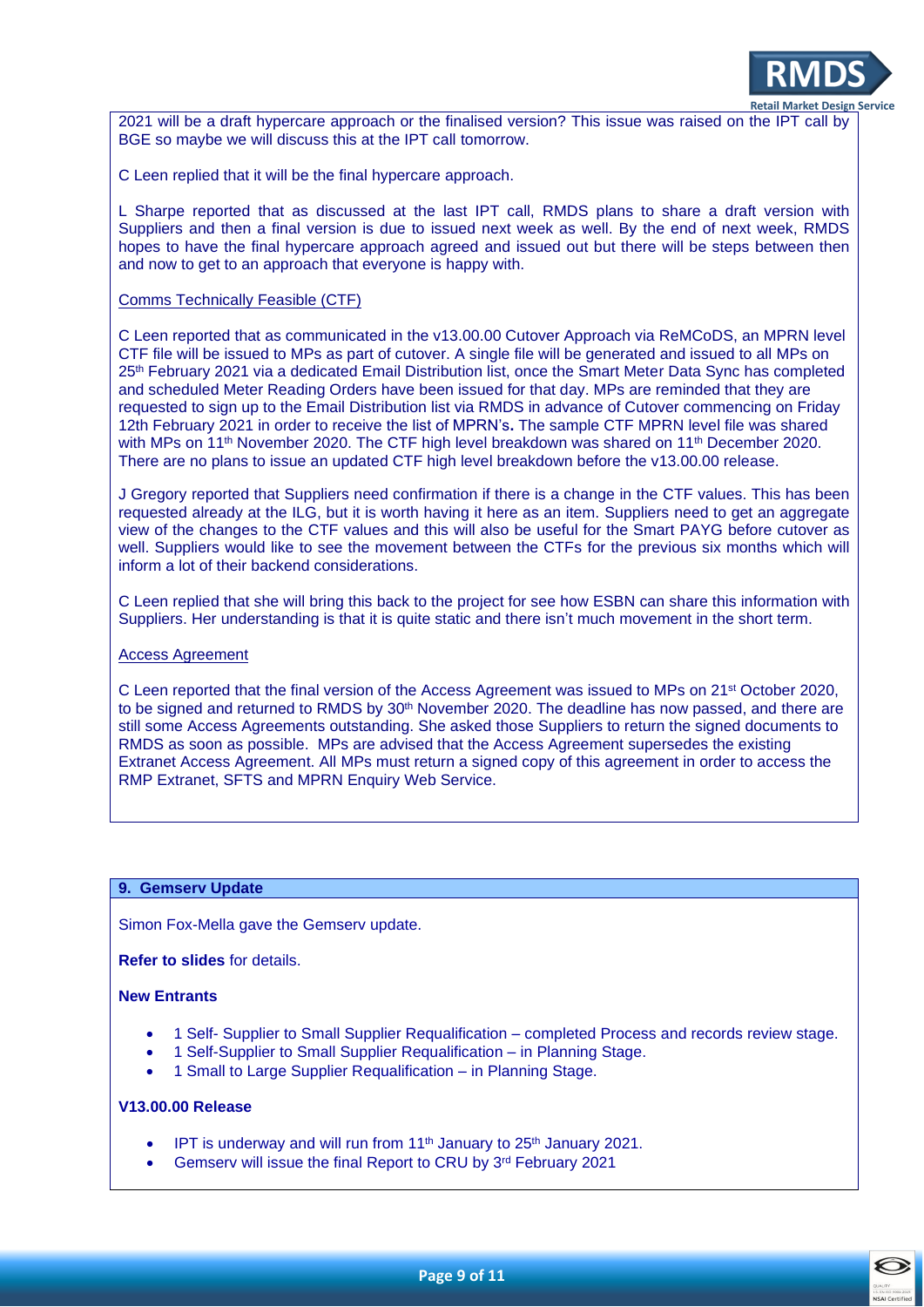

## **10. Notice Board: Planned Maintenance, Reminders from IGG etc.**

L Sharpe provided the outage update.

# **Outages**

- There is a planned outage for the Retail Central Market System on Sunday 17th January 2021 from 15:00 to 18:00 to facilitate essential Server Patching on SAP Pi (usual 3rd Sunday in the month). Notification of this was issued by RMDS yesterday.
- Full outage details are available, as usual, on the [RMDS Website Outages Page.](https://rmdservice.com/2020/01/10/2020-outages/)

## **11. AOB**

2 items were raised in AOB.

System Separation – location of TIBCO Hub

A O'Lachtnain asked if an action could be raised on what the technical or other reasons are for not moving the TIBCO Hub to an ESBN Site or another datacentre site in ROI.

A Keegan replied that he will take this action and revert on it.

A new action was logged: **Action 1044: System Separation/Location of ROI TIBCO Hub - ESBN to revert with the technical reasons for not locating the TIBCO Hub in ROI following system separation in October.**

## Webforms

J Gregory added that with regard to Webforms which was mentioned at the ReMCoWG, there needs to be an understanding around system separation and the implication for Webforms. There are a large number of small players in the market that webforms underlines their operation and businesses in the market. We really need to understand exactly what is involved in the webforms upgrade or change in any way to webforms and whether there is going to be any testing required.

J Bracken replied that is a fair point. ESBN will certainly revert with that project plan in February and can workshop that to make it completely clear what's going to be delivered in the Project.

A O'Lachtnain added it's important to know what the quality approach is to ensure that the new product is exactly equivalent to the existing product and what assurance MPs have that it is exactly the same.

#### **Next Conference call:**

• IGG Conference Call Wednesday 3rd February 2021.

# **Next IGG:**

• Wednesday 3<sup>rd</sup> March 2021 in Belfast (subject to change).